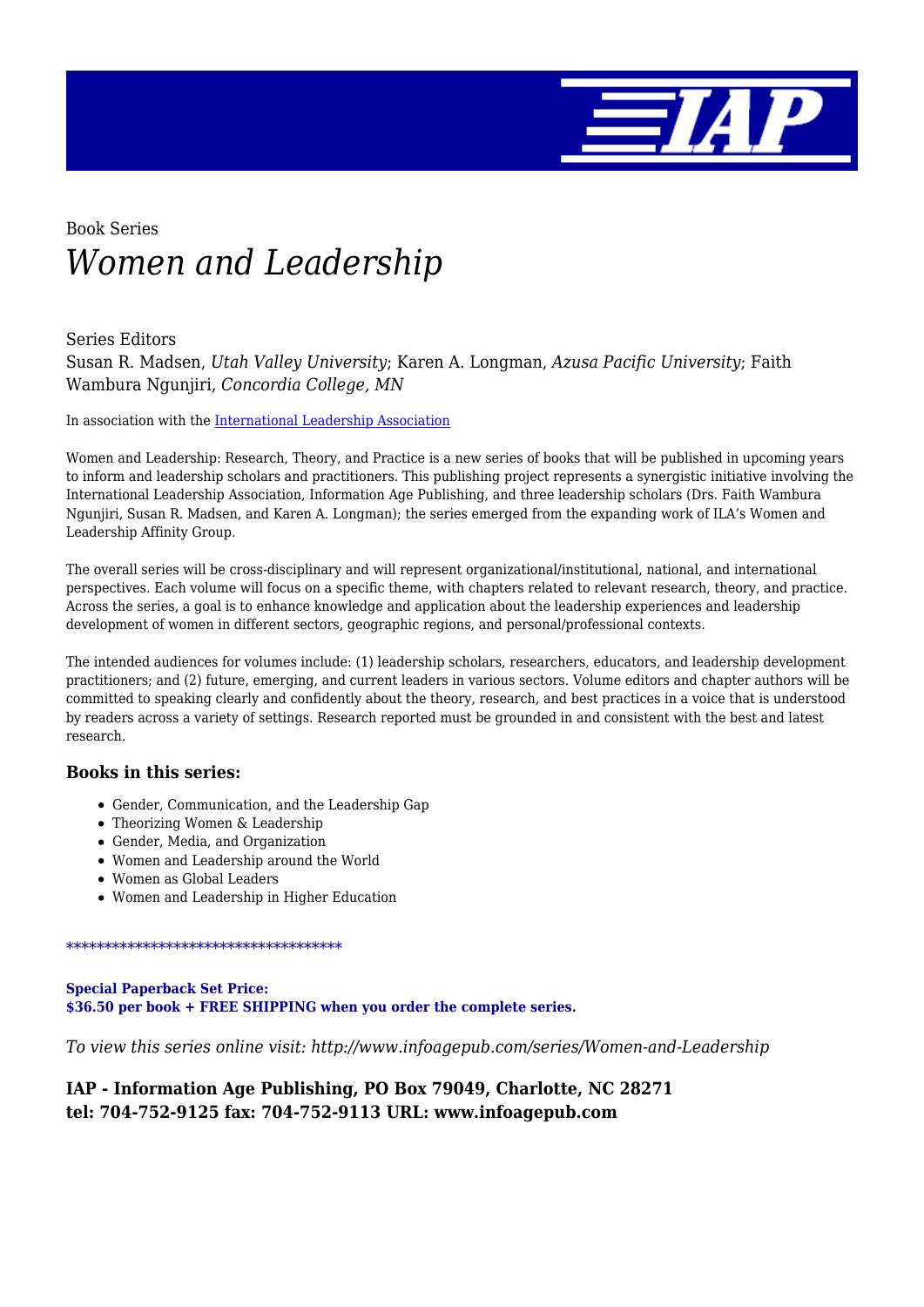

## Gender, Communication, and the Leadership Gap

Carolyn M. Cunningham, Gonzaga University; Heather M. Crandall, Gonzaga University; Alexa M. Dare, University of Portland

2017. Paperback 9781681239941 \$45.99. Hardcover 9781681239958 \$85.99. eBook 9781681239965 \$65.

Gender, Communication, and the Leadership Gap is the sixth volume in the Women and Leadership: Research, Theory, and Practice series. This cross-disciplinary series, from the International Leadership Association, enhances leadership knowledge and improves leadership development of women around the world. The purpose of this volume is to highlight connections between the fields of communication and leadership to help address the problem of underrepresentation of women in leadership. Readers will profit from the accessible writing style as they encounter cutting-edge scholarship on gender and leadership. Chapters of note cover microaggressions, authentic leadership, courageous leadership, inclusive leadership, implicit bias, career barriers and levers, impression management, and the visual rhetoric of famous women leaders.

Because women in leadership positions occupy a contested landscape, one goal of this collection is to clarify the contradictory communication dynamics that occur in everyday interactions, in national and international contexts, and when leadership is digital. Another goal is to illuminate the complexities of leadership identity, intersectionality, and perceptions that become obstacles on the path to leadership.

The renowned thinkers and scholars in this volume hail from both Leadership and Communication disciplines. The book begins with Sally Helgesen and Brenda J. Allen. Helgesen, co-author of The Female Vision: Women's Real Power at Work, discusses the two-fold challenge women face as they struggle to articulate their visions. Her chapter offers six practices women can use to relieve this struggle. Allen, author of the groundbreaking book, Difference Matters: Communicating Social Identity, discusses the implications of how inclusive leadership matters to women and what it means to think about women as people who embody both dominant and non-dominant social identity categories. She then offers practical communication strategies and an intersectional ethic to the six signature traits of highly inclusive leaders.

Each chapter includes practical solutions from a communication and leadership perspective that all readers can employ to advance the work of equality. Some solutions will be of use in organizational contexts, such as leadership development and training initiatives, or tools to change organizational culture. Some solutions will be of use to individuals, such as how to identify and respond productively to micro-aggressions or how to be cautious rather than optimistic about practicing authentic leadership. The writing in this volume also reflects a range of styles, from in-depth scholarship that produces new knowledge to shorter forums that feature interesting ideas worth considering.

**CONTENTS:** Foreword, *Lisa Brown.* Introduction, *Carolyn M. Cunningham, Heather M. Crandall, and Alexa M. Dare.* **PART I: FOUNDATIONS: COMMUNICATION IN PRACTICE.** Gender, Communication, and the Leadership Gap, *Sally Helgesen.* Women as Inclusive Leaders: Intersectionality Matters, *Brenda J. Allen.* **PART II: ON THE GROUND: EVERYDAY COMMUNICATION.** Narrowing the Leadership Gap: Communication Strategies to Combat Microaggressions, *Kelly Lynch McKenzie and Tammy J. Halstead.* Confronting Implicit and Benevolent Bias in Teams: Concepts and Communication Strategies for Women in Leadership, *Steve Mortenson.* Talking Power: Women's Experiences of Workplace Conversations, *Anne Murphy.* Embracing and Contesting Gender Roles: Communication Strategies of Women in Engineering Leadership Roles, *Sarah E. Riforgiate and Emily M. Ruder.* Gender, Authentic Leadership, and Communication, *E. Anne Christo-Baker and Daniel Stuart Wilbur.* **PART III: AROUND THE GLOBE: CULTURE, COMMUNICATION, AND LEADERSHIP.** The Efficacy of Strategies to Elevate Gender Equality in Leadership: Assessing the Netherlands' "Charter Talent to the Top" Initiative, *Wilma Henderikse, Annemieke van Beek, and Babette Pouwels.* The Leaky Leadership Pipeline in France: A Study of Career Levers and Barriers to Fostering Women's Leadership Development, *Christine Naschberger, Camilla Quental, and Céline Legrand.* Emergent Yet Constrained: Interrogating the Relationship Between Leadership, Gender, and Courage in Organizing for Peace, *Stacey L. Connaughton and Jasmine R. Linabary.* Transcending Self: An African Girl's Journey, *Rosemary M. Muriungi.* **PART IV: INTERSECTIONS AND CONUNDRUMS.** Intersectionality and Feminist Praxis: An Integrative Analysis of Diversity and Discourse in Women's Leadership, *Diane A. Forbes.* She Just Doesn't Seem Like a Leader: African American Women College Presidents and Rhetorical Leadership, *Dorine L. Lawrence-Hughes.* I Am Versus I Will Be a Great Leader: Using Critical Race Feminism to Explore Gender Differences Among College Students of Color, *Annemarie Vaccaro and Melissa J. Camba-Kelsay.* Mexican American Women Leaders: Filling a Gap in the Study of Gender, Communication, and Leadership, *Yolanda Chávez Leyva and Patricia Dennis Witherspoon.* **PART V: IN THE ETHER: DIGITAL LEADERSHIP.** Theorizing and Researching Gender and Digital Leadership in "Tech Cities," *Mariann Hardey.* The Links of LinkedIn: Impression Management on Professional Social Media, *Evelyn H. Thrasher.* Leader or Lady?: The Visual Rhetoric of Hillary Clinton's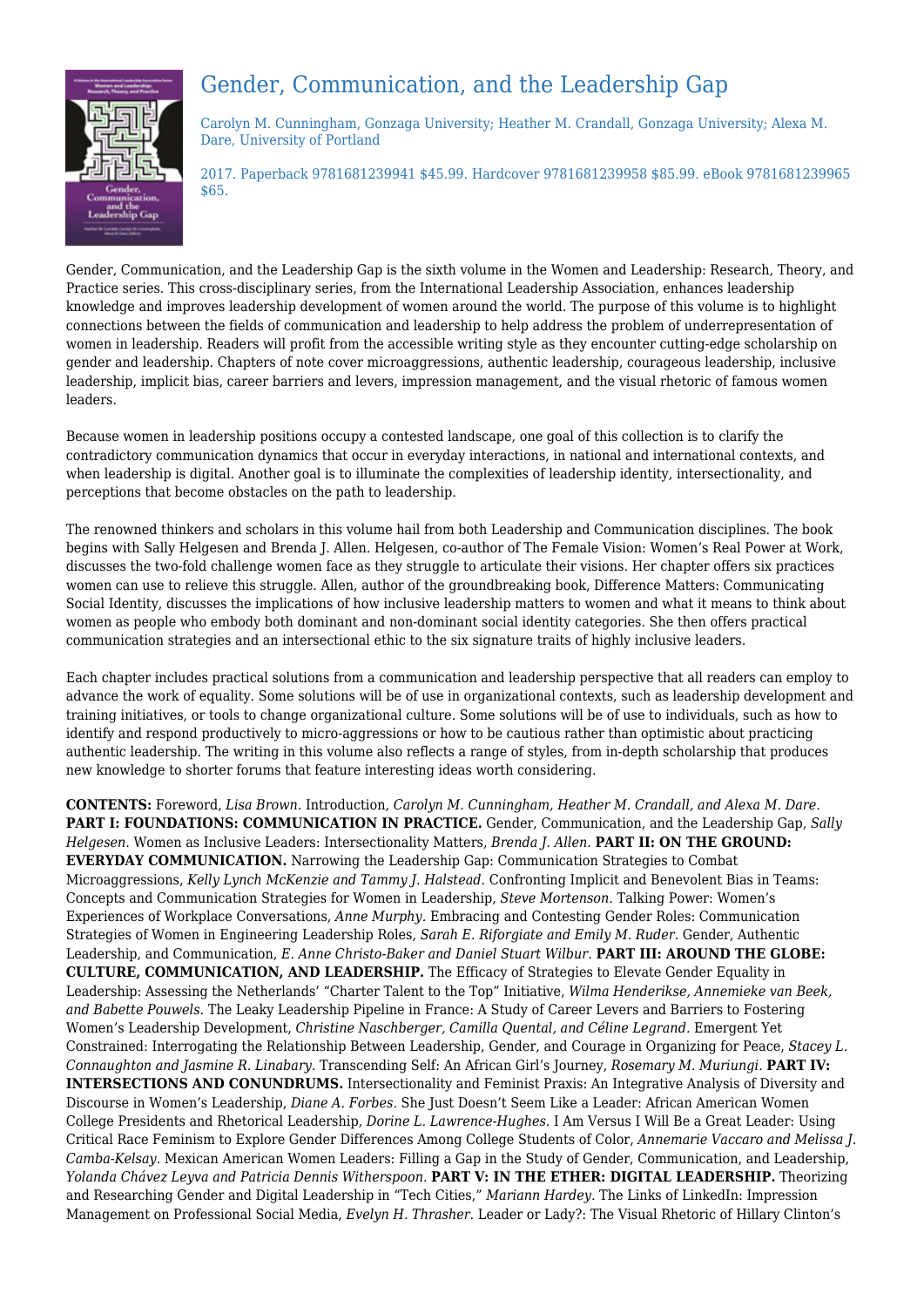Twitter Images, *Newly Paul and Gregory Perreault.* Her Gospel Truth: Bloggers Rewriting Grand Narratives of Women of Faith in Church Leadership, *Karen Sorensen-Lang.* About the Editors. About the Contributors.



\$65.

### Theorizing Women & Leadership New Insights & Contributions from Multiple Perspectives

Julia Storberg-Walker, George Washington University; Paige Haber-Curran, Texas State University 2017. Paperback 9781681236827 \$45.99. Hardcover 9781681236834 \$85.99. eBook 9781681236841

Theorizing Women and Leadership: New Insights and Contributions from Multiple Perspectives is the fifth volume in the Women and Leadership: Research, Theory, and Practice series. This cross‐disciplinary series, from the International Leadership Association, enhances leadership knowledge and improves leadership development of women around the world. The purpose of this volume is to provide a forum for women to theorize about women's leadership in multiple ways and in multiple contexts. Theorizing has been a viewed as a gendered activity (Swedberg, 2014), and this series of chapters seeks to upend that imbalance. The chapters are written by women who represent multiple disciplines, cultures, races, and subject positions. The diversity extends into research paradigm and method, and the chapters combine to illuminate the multiple ways of knowing about and being a woman leader.

Twenty-first century leadership scholars acknowledge the importance of context, and many are considering post-heroic leadership models based on relationships rather than traits. This volume contributes to this discussion by offering a diverse array of perspectives and ways of knowing about leadership and leading. The purpose of the volume is to provide readers with not only interesting new ideas about women and leadership, but also to highlight the diverse epistemologies that can contribute to theorizing about women leaders. Some chapters represent typical social scientific practices and processes, while others represent newer knowledge forms and ways of knowing. The volume contributors adopt various epistemological positions, ranging from objective researcher to embedded co-participant. The chapters link their new findings to existing empirical or conceptual work and illustrate how the findings extend, amend, contradict, or confirm existing research. The diversity of the chapters is one of the volume's strengths because it illuminates the multiple ways that leadership theory for women can be advanced.

Typically, research based on a realist perspective is more valued in the academy. This perspective has indeed generated robust information about leadership in general and women's leadership in particular. However, readers of this volume are offered an opportunity to explore multiple ways of knowing, different ways of researching, and are invited to de‐center researcher objectivity. The authors of the chapters offer conceptual and empirical findings, illuminate multiple and alternative research practices, and in the end suggest future directions for quantitative, qualitative, and mixed-methods research.

**CONTENTS:** Foreword, *Laura L. Bierema.* Theorizing Women's Leadership as Praxis: Creating New Knowledge for Social Change, *Julia Storberg‐Walker and Paige Haber‐Curran.* **PART I: NEW CONCEPTS AND THEORIES.** Impossible Selves: Image Strategies and Identity Threat in Professional Women's Career Transitions, *Herminia Ibarra and Jennifer L. Petriglieri.* Collaborative Theory Building on Women's Leadership: An Exercise Toward Responsible Leadership, *Valerie Stead, Carole Elliott, Belinda Blevins‐Knabe, Emily Chan, Kathleen S. Grove, Maylon Hanold, and Amy E. Smith.* Constructing the Double Bind: The Discursive Framing of Gendered Images of Leadership in *The Chronicle of Higher Education, Susan V. Iverson, Elizabeth J. Allan, and Suzanne P. Gordon.* Revolution From Within: A Theory of Embodied Transformation of Roles for Girls and Women Through Leadership Blockbusters, *Carol Burbank.* Embracing Context in Leadership Theory: Lessons From Negotiation Research, *Mary M. Keegin, Alice F. Stuhlmacher, and Amber S. Cotton.* **PART II: NEW MODELS AND METHODS.** Multivocal Meaning Making: Using Collaborative Autoethnography to Advance Theory on Women and Leadership, *Faith Wambura Ngunjiri, Heewon Chang, and Kathy‐Ann C. Hernandez.* Capacious Model of Leadership Identities Construction, *Chrys Egan, S. Lynn Shollen, Constance Campbell, Karen A. Longman, Kelly Fisher, Wendy Fox‐Kirk, and Brionne G. Neilson.* Theorizing Women's Ways of Knowing and Leading for International Development Projects: The Adaptive Transformational System Leadership Model, *Randal Joy Thompson.* The Leadership Repertoire of Select Filipina Women in the Diaspora and Implications for Theorizing Leadership, *Maria Africa Beebe.* Theorizing Leadership Development for Marginalized Women Students: Threading Diverse Experiences Into a Recognized Leadership Identity Development Model, *Virginia Byrne, Crystal Diaz‐Espinoza, and Jess Myers.* PART III: **NEW INSIGHTS AND IDEAS.** Social Justice Leadership: Theorizing the Relationship Between Leadership and Activism for Latina/Chicana Educators, *Marcia Venegas‐Garcia.* Tracing the Developmental Precursors of Leadership During Childhood and Adolescence: A Collaborative Autoethnographic Study of Women's Leader Identity Development, *Marlene Janzen Le Ber, Judith Babcock LaValley, Lynne E. Devnew, Ann M. Berghout Austin, Chanda D. Elbert, Lorri L. Sulpizio,*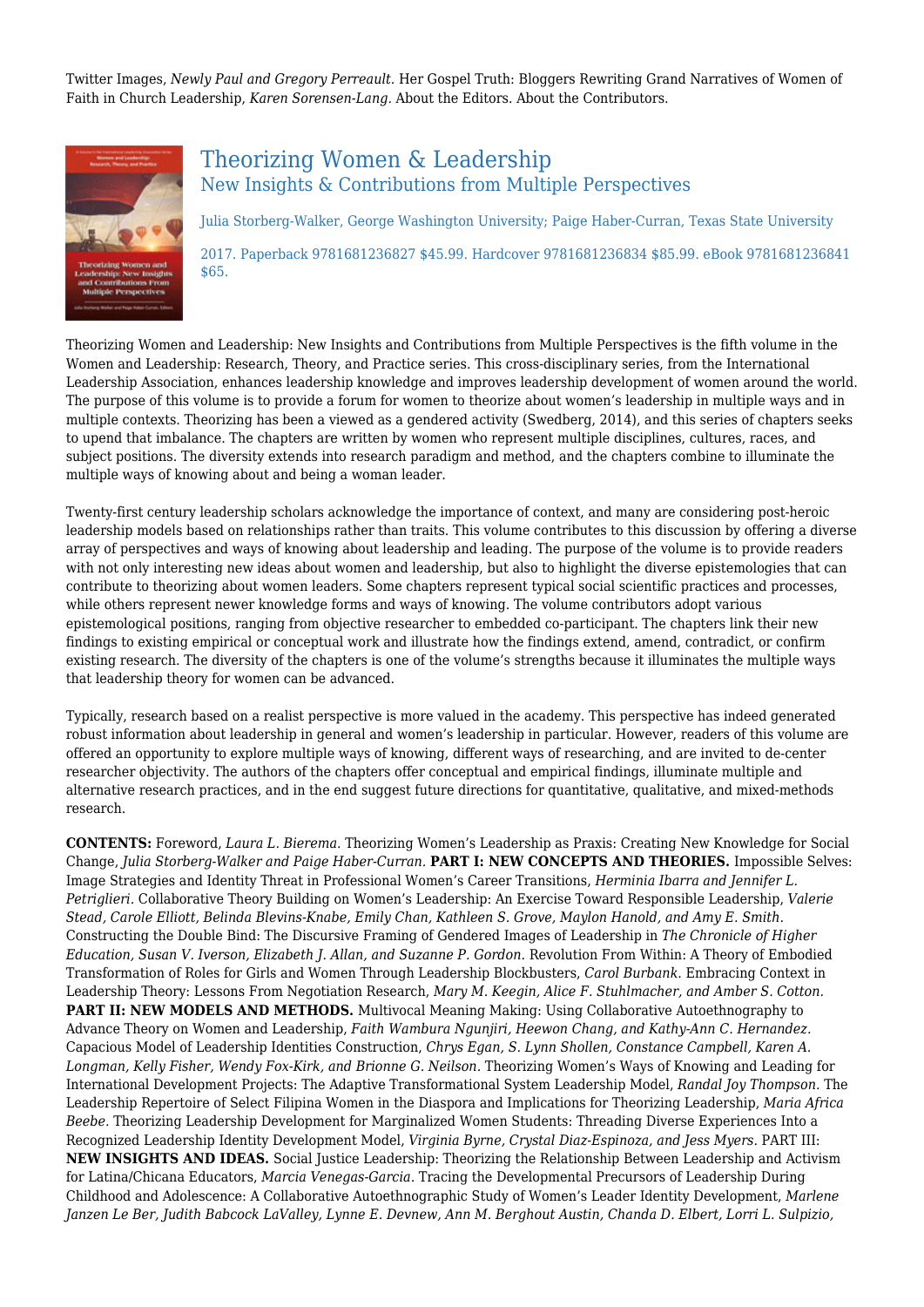*and Marianne Tremaine.* Intersectional Leadership Praxis: Unpacking the Experiences of Women Leaders at the Nexus of Roles and Identities, *Faith Wambura Ngunjiri, Jennifer M. Almquist, Maria Beebe, Chanda D. Elbert, Rita A. Gardiner, and Michelle Shockness.* Theorizing Leadership Identity Development in Girlhood Through Collaborative Autoethnography and Women's Ways of Knowing, *Heather I. Ricks‐Scott, Katherine L. Yeager, Julia Storberg‐ Walker, Lisa M. Gick, Paige Haber‐ Curran, and Denise Bauer.* African‐American Women Administrators in Higher Education: Adapting the Centered Leadership Model to Reflect African‐American Leadership Experiences, *Marcelle C. Holmes and Denise Hayes.* About the Editors. About the Contributors.



### Gender, Media, and Organization Challenging Mis(s)Representations of Women Leaders and Managers

Carole Elliott, University of Roehampton; Valerie Stead, Lancaster University, UK; Sharon Mavin, University of Roehampton; Jannine Williams, University of Bradford, UK

2016. Paperback 9781681235325 \$45.99. Hardcover 9781681235332 \$85.99. eBook 9781681235349 \$65.

Gender, Media, and Organization: Challenging Mis(s)Representations of Women Leaders and Managers is the fourth volume in the Women and Leadership: Research, Theory, and Practice series. This cross‐disciplinary series from the International Leadership Association draws from current research findings, development practices, pedagogy, and lived experience to deliver provocative thinking that enhances leadership knowledge and improves leadership development of women around the world. This volume addresses the lack of critical attention in leadership research to how women leaders and professionals are represented in the media. The volume acts as a companion piece to a Seminar Series, funded by the UK's Economic and Social Sciences Research Council (ESRC), to address this gap in the research. The lack of research interrogation of gendered media representations of women leaders and professionals is a surprising omission given the wealth of evidence from stakeholders outside academia revealing that women, and women leaders, continue to be underrepresented across all forms of media outlet. This volume contributes to social change, equality, and economic performance by raising consciousness about women's lack of representation in the media and challenges gendered mis(s)representations of women professionals and leaders in the media through the presentation of a range of empirical investigations and methodological approaches. The volume contributors use various theories and conceptualizations to problematize and analyze women's limited representation in the media, and the gendered representations of women professionals and leaders.

Together, the volume's 14 chapters reflect the beginning of a rich, diverse, emergent strand of academic research that interrogates relationships between the media in its multiple forms and women's leadership. Illuminating the positioning of women leaders and professionals as both complex and problematic, these chapters offer an important agenda for management and organization scholars. They attest to the need to describe and make visible women's mis(s)representations in the media while drawing attention to the importance of situating these mis(s) representations in the broader social, economic, historical, cultural, and political context as a means to gain insight into their development and evolution. As a rich and diverse site of research, examination of the media calls for a broad methodological repertoire. The chapters in this book draw from multiple sources and include, among others, the development of thematic analysis to illuminate stereotypes, the use of critical discourse analysis to understand professional women's experience, a rhetorical analysis of the covers of Time magazine, and an interrogation of the power dynamics manifested in the media's practice of nicknaming women leaders.

Gender, Media, and Organization is a first step in stimulating further research that poses critical questions concerning gendered and sexualized representations of women leaders in textual and visual forms, and considers the media's influence on gender equality and social justice. The chapters offer fruitful avenues for future research to continue the momentum of challenging gendered media representations of women leaders and professionals.

**CONTENTS:** Introduction, *Carole Elliott, Valerie Stead, Sharon Mavin, and Jannine Williams.* **PART I: WOMEN EXECUTIVES.** Is She Really Into It? The Media as Misleading in its Portrayals of Female Executives' Work–Family (Im)Balance, *Maura J. Mills, Leanne M. Tortez, and Maria E. Gallego‐Pace.* Who's That Girl? The (Mis)Representation of Female Corporate Leaders in Time, *Sandra L. French and Lisa Baker Webster.* A Fairytale Career: Media Representations of Australia's First Female Banking CEO, *Helena Liu.* Pulling a Chair Up to the Table: A Critical Analysis of the "Lean In" Self‐Help Movement and Its Implications for Individual Women and Women's Equality at Work, *Judith A. Clair and Caela McCann.* "There's Never Been a Better Time to Be a Woman": The Discursive Effects of Women on Boards' Research Reports, *Scarlett E. Brown and Elisabeth K. Kelan.* **PART II: WOMEN PROFESSIONALS AND LEADERS.** Dress and the Female Professional: A Case Study of Working Woman, *Ann Rippin, Harriet Shortt, and Samantha Warren.* In the Name of the Other: Nicknaming and Gendered Misrepresentation/s of Women Leaders, *Alison Pullen and Lucy Taksa.* Caveman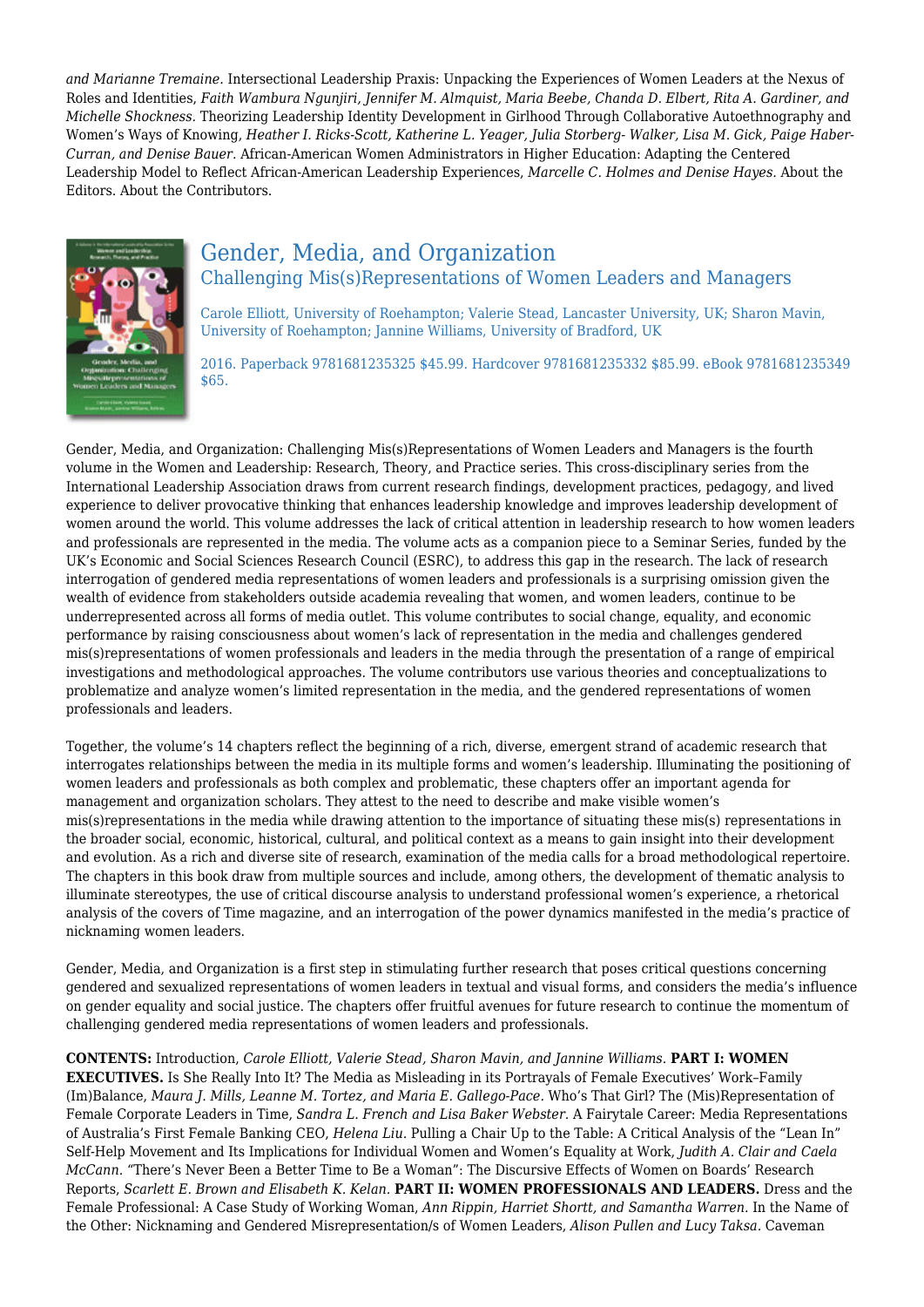Meritocracy: Misrepresenting Women Managers Online, *Janne Tienari and Pasi Ahonen.* Wynne Some, Lose Some: An Intersectional Approach to Media Prejudice Against Canadian Women Politicians, *Rita A. Gardiner.* **PART III: WOMEN IN FILM AND TELEVISION.** The "Gogglebox" and Gender: An Interdiscursive Analysis of Television Representations and Professional Femininities, *Helen Rodgers, Liz Yeomans, and Sallyann Halliday.* Mediating the Future: Women Political Leaders in Science Fiction Television, *Kimberly Yost.* The Runway‐Ready Ringleader and Other Media Myths: An Analysis of Common Television and Film Stereotypes of Women Leaders, *Shana Matamala and Stephanie Abrahim.* Working in ShondaLand: Representations of African American Women in Leadership, *Carrie Wilson‐Brown and Samantha Szczur.* The Margin as a Space of Resistance: Transforming Gendered Leadership Through Popular Film, *Alexia Panayiotou.* About the Editors. About the Contributors.



## Women and Leadership around the World

Susan R. Madsen, Utah Valley University; Faith Wambura Ngunjiri, Concordia College, MN; Karen A. Longman, Azusa Pacific University; Cynthia Cherrey, International Leadership Association

2015. Paperback 978-1-68123-149-5 \$45.99. Hardcover 978-1-68123-150-1 \$85.99. eBook 978-1-68123-151-8 \$65.

Women and Leadership around the World is the third volume in a new series of books (Women and Leadership: Research, Theory, and Practice) that will is now being published to inform leadership scholars and practitioners. The purpose of this volume is to explore areas of women's leadership in four regions around the world: the Middle East, Europe, North America, and Asia Pacific. Hence, we have included 14 chapters that cover a wide range of important topics relevant to women and leadership within specific contexts around the world. Our goal for this volume is to provide readers with explorations of women's experiences as leaders, including recent research studies, analysis and interpretation of statistics unpacking the status of women in various sectors and countries, stories of influential women leaders with national or local spheres of influence, and including recommendations for positive change to increase women's access to positions of authority. The volume contributors use various theories and conceptualizations to problematize, historicize, and analyze women's limited access to power, and their agency as leaders from the grassroots to the national scene, from education to non-profits and business organizations.

Overall, the book contributes interpretations of the status of women in various countries, presenting the stories behind the numbers and statistics and uncovering not only challenges but also opportunities for resiliency and effectiveness as leaders. The authors offer recommendations for change that cross national boundaries, such as structural changes in organizations that would open the door for more women to access positions of authority and be effective as leaders. It is rare to find a book with such a diverse array of topics and countries, making this a timely contribution to the literature on women and leadership. The authors remind us to continue to expand the literature base on women and leadership, drawing from both qualitative and quantitative studies as well as conceptual explorations of women as leaders in different countries, regions, indigenous communities, and across different sectors. The more we know, the better informed will be our efforts to create appropriate leadership development activities and experiences for emerging women leaders and girls around the world. This book contributes significantly to that very effort.

**CONTENTS:** Foreword, *Alice H. Eagly.* Introduction, *Susan R. Madsen, Karen A. Longman, and Faith Wambura Ngunjiri.* **PART I: MIDDLE EAST.** Dying to Lead: Women Leaders in Afghanistan During the 2012-2014 Transition and Beyond, *Randal Joy Thompson.* Female Leadership for Peace and Human Security: Case Study of Israel/Palestine, *Lisa A. Berkley and Ashley Lackovich-Van Gorp.* Business Women Associations in the United Arab Emirates: Influence of the Network and Networking, *Linzi J. Kemp.* **PART II: EUROPE.** Disappearing Dissidents: Female Leaders and Politics in Post-Communist Czech Republic, *Petra Hejnova.* Women's Leadership in Finland: The Meaning of Motherhood as Related to Leadership for Women Managers, *Anna-Maija Lämsä and Arja Piilola.* Danica Purg: The Leadership Development Journey of One of Slovenia's Most Influential women, *Susan R. Madsen, Michelle O. Taylor, and D. Candice Backus.* Women Leaders in the United Kingdom, Their Careers, and the Organizational Culture, *Viki Holton.* **PART III: NORTH AMERICA.** Beyond Pipelines and Talent Pools: A Comparative Analysis of Women in Senior Leadership Positions Across and Between Sectors in Canada, *Wendy Cukier, Samantha Jackson, Krysten Connely, Erin Roach, and Suzanne Gagnon.* Black American Women's Political Experiences: Leadership Lessons for Women Globally, *Dionne M. Rosser-Mims.* Women as Community Leaders: A Portrait of Authentic, Collaborative, and Transformational Leadership, *Faith Wambura Ngunjiri.* **PART IV: ASIA PACIFIC.** New Zealand Women in Leadership: Opportunities and Challenges, *Jane Simmonds and Sarah Leberman.* Changing Faces Women's Leadership Seminar: A Model for Increasing Asia-Pacific Women's Entrepreneurial Participation, *Liz A. Dorn and Ann Hartman.* The Participation of Women as Leaders in South and Southeast Asia: A Comparative Analysis in India, Malaysia, and Philippines, *Aileen G. Zaballero, Ashwini Esther Joshua-Gojer, Zakiya O. Alsadah, and Leslie G. Scamacca.* Wahine Toa Women Warriors: Māori Women Leaders in the Film and Screen Industry, *Rachel*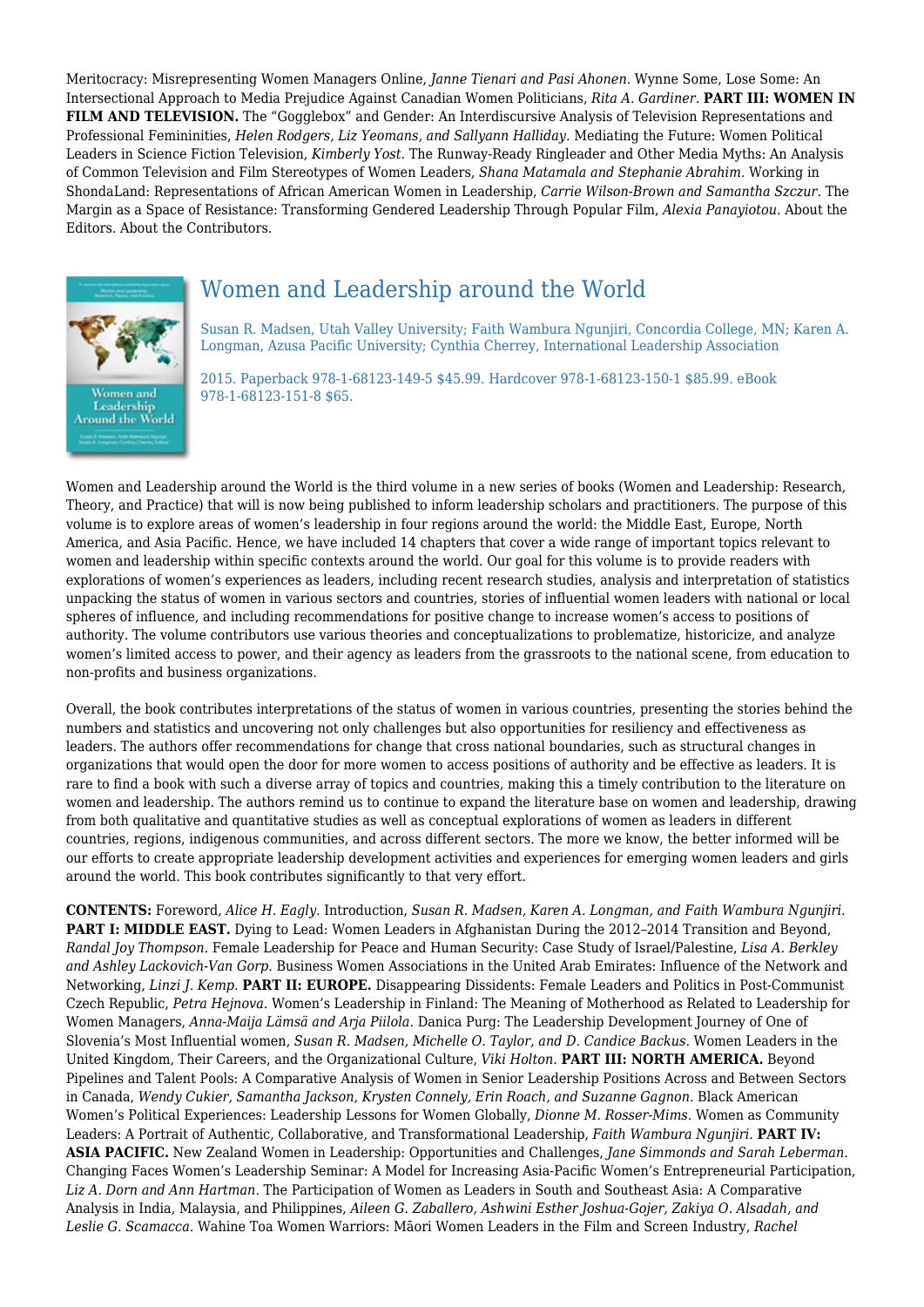*Wolfgramm and Ella Henry.* About the Contributors.



## Women as Global Leaders

Faith Wambura Ngunjiri, Concordia College, MN; Susan R. Madsen, Utah Valley University 2015. Paperback 9781623969646 \$45.99. Hardcover 9781623969653 \$85.99. eBook 9781623969660 \$65.

Women as Global Leaders is the second volume in the new Women and Leadership: Research, Theory, and Practice book series published for the International Leadership Association by IAP. Global leadership is an emerging area of research, with only a small but growing published literature base. More specifically, the topic of women's advances and adventures in leading within the global context is barely covered in the existing leadership literature. Although few women are serving in global leadership roles in corporate and non-profit arenas, and as heads of nations, that number is growing (e.g., Indira Nooyi at PepsiCo, Sheryl Sandberg at Facebook, Marissa Mayer at Yahoo, Ellen Johnson Sirleaf as president of Liberia, Angela Merkel as chancellor of Germany).

The purpose of this volume is to provide the reader with current conceptualizations and theory related to women as global leaders, recent empirical investigations of the phenomenon, analysis of effective global leadership development programs, and portraits of women who lead, or have led, in a global role. The volume is divided into four sections. The first section covers the state of women as global leaders, containing chapters by Joyce Osland and Nancy Adler, pioneers in the field of global and/or women's leadership. The second section describes approaches to women's global leadership. The third section offers an analysis of programs that are useful in developing women as global leaders, with the final section profiling women as global leaders, including Margaret Thatcher, Nobel Laureate Malala Yousfazai, and Golda Meir. As Barbara Kellerman noted in the Foreword, "this book... should be understood as a collection whose time has come, precisely because women now have opportunities to lead that are far more expansive than they were even in the recent past. Though their numbers remain low, they are able in some cases to exercise leadership not only as outsiders, but also as insiders, from the very positions of power and authority to which men forever have had access."

**CONTENTS:** Foreword, *Barbara Kellerman.* Introduction, *Faith Wambura Ngunjiri and Susan R. Madsen.* **PART I: THE STATEOF WOMEN AS GLOBAL LEADERS.** Introducing Global Leadership: Laying the Groundwork for Women as Global Leaders, *Joyce S. Osland.* Women Leaders: Shaping History in the 21st Century, *Nancy J. Adler.* **PART II: WOMEN'S GLOBAL LEADERSHIP APPROACHES.** Women and Global Leadership: Three Theoretical Perspectives, *Roya Ayman and Karen Korabik.* Multiple Intelligences of Effective Women Global Leaders: Emotional, Social, and Cultural Competencies, *Julie Breithaupt.* Women Leading Through the Lens of Cultural Intelligence, *Joanne Barnes.* Becoming More Themselves: How Can Global Organizations Promote Women's Authentic Leadership, *Sarah E. Saint-Michel and Valerie Claire Petit.* Global Women Leaders: A Leadership Cartography as a Proposed Approach, *Karin Klenke.* **PART III: DEVELOPING WOMEN AS GLOBAL LEADERS.** Advancing Women's Executive Development: Effective Practices for the Design and Delivery of Global Women's Leadership Programs, *Mary Ellen Kassotakis and Julnar B. Rizk.* A Master's Degree in Global Leadership: A Story of Development, *Wendy E. Rowe, Cheryl Heykoop, and Catherine Etmanski.* Women's Leadership Learning Through Global Study in Central and South America, *Paige Haber-Curran and Kaitlin Hartley.* **PART IV: STORIES OF WOMEN AS GLOBAL LEADERS.** What Films Reveal About Women as Global Leaders, *Margie A. Nicholson.* Malala Yousafzai: The Power and Paradox of Global Celebrity, *Carol Burbank.* Beyond the Appendage Syndrome: The Life and Meaning of Golda Meir, *Norman W. Provizer.* What Kind of Leader was Mrs. Thatcher? *Stephanie Jones.* About the Authors.



Women & Leadership<br>in Higher Education

## Women and Leadership in Higher Education

Karen A. Longman, Azusa Pacific University; Susan R. Madsen, Utah Valley University

2014. Paperback 9781623968199 \$35.29. Hardcover 9781623968205 \$65.99. eBook 9781623968212 \$65.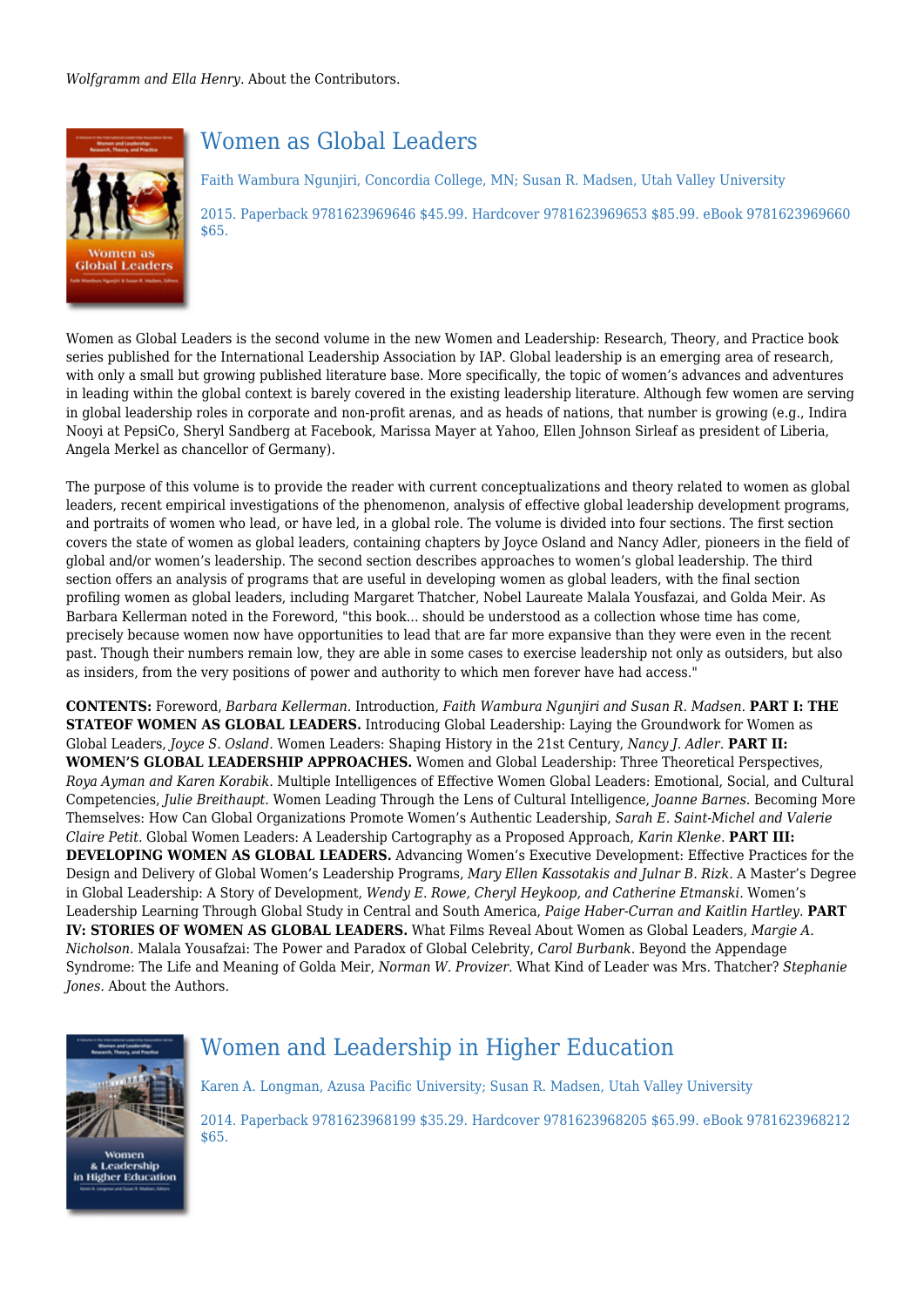Women and Leadership in Higher Education is the first volume in a new series of books (Women and Leadership: Research, Theory, and Practice) that will be published in upcoming years to inform leadership scholars and practitioners. This book links theory, research, and practice of women's leadership in various higher education contexts and offers suggestions for future leadership development strategies. This volume focuses on the field of higher education, particularly within the context of the United States—a sector that serves a majority of students at all degree levels who are women, yet lacks parity by women in senior leadership roles.

The book's fifteen chapters present both hard facts regarding the current demographic realities within higher education and fresh thinking about how progress can and must be made in order for U.S. higher education to benefit from the perspectives of women at the senior leadership table. The book's opening section provides data and analysis in addressing "The State of Women and Leadership in Higher Education"; the second section offers descriptions of three effective models for women's leadership development at the national and institutional levels; the third section draws from recent research to present "Women's Experiences and Contributions in Higher Education Leadership." The book concludes with five shorter chapters written by current and former college and university presidents who offer "Lessons from the Trenches" for the benefit of those who follow. In short, the thesis of the book is that our world is changing; higher education collectively, as well as institutions of all types, must change. Bringing more women into leadership is critical to the goal of moving our society and world forward in healthier ways.

**CONTENTS:** Foreword, *Warren Bennis.* Introduction, *Karen A. Longman & Susan R. Madsen.* **PART I: THE STATE OF WOMEN AND LEADERSHIP IN HIGHER EDUCATION.** Benchmarking Women's Leadership in Academia and Beyond, *Lynn M. Gangone & Tiffani Lennon.* Women at the Top: The Pipeline Reconsidered, *Barbara Kellerman & Deborah L. Rhode.* Leadership Out Front and Behind the Scenes: Young Women's Ambitions for Leadership Today, *Nannerl O. Keohane.* **PART II: STRATEGIES FOR WOMEN'S LEADERSHIP DEVELOPMENT.** American Council on Education's IDEALS for Women Leaders: Identify, Develop, Encourage, Advance, Link, and Support, *Leah Witcher Jackson Teague & Kim Bobby.* HERS at 50: Curriculum and Connections for Empowering the Next Generation of Women Leaders in Higher Education, *Judith White.* Developing Women's Leadership: An Innovative and Unique Approach to Raising Leadership Capacity, *Lorri Sulpizio.* **PART III: WOMEN'S EXPERIENCES AND CONTRIBUTIONS IN HIGHER EDUCATION LEADERSHIP.** Women's Contributions to Leadership and the Road Ahead, *Adrianna Kezar.* Approaches of Women Leaders in Higher Education: Navigating Adversity, Barriers, and Obstacles, *Amy Diehl.* Women Leaders, Authenticity, and Higher Education: Convictions and Contradictions, *Rita Gardiner.* Madame President: Gender's Impact in the Presidential Suite, *Mary L. Bucklin.* **PART IV: LESSONS FROM THE TRENCHES: PERSPECTIVES FROM FEMALE PRESIDENTS.** Leadership Legitimacy, Managed Authenticity, and Emotional Stability: Keys to a Successful Presidency, *Rita Bornstein.* Docs, Jocks, and Other Wildlife: The Challenges and Potential for Women Leaders in the 21st Century Public Research University, *Ann Hart.* Twenty-First Century Presidents Must Work With Multiple Stakeholders and Be Agents of Change, *Sherry Penney.* No Te Dejes: Giving Voice to Issues That Choose You, *Juliet Garcia.* Grounded, *Karen Holbrook.*